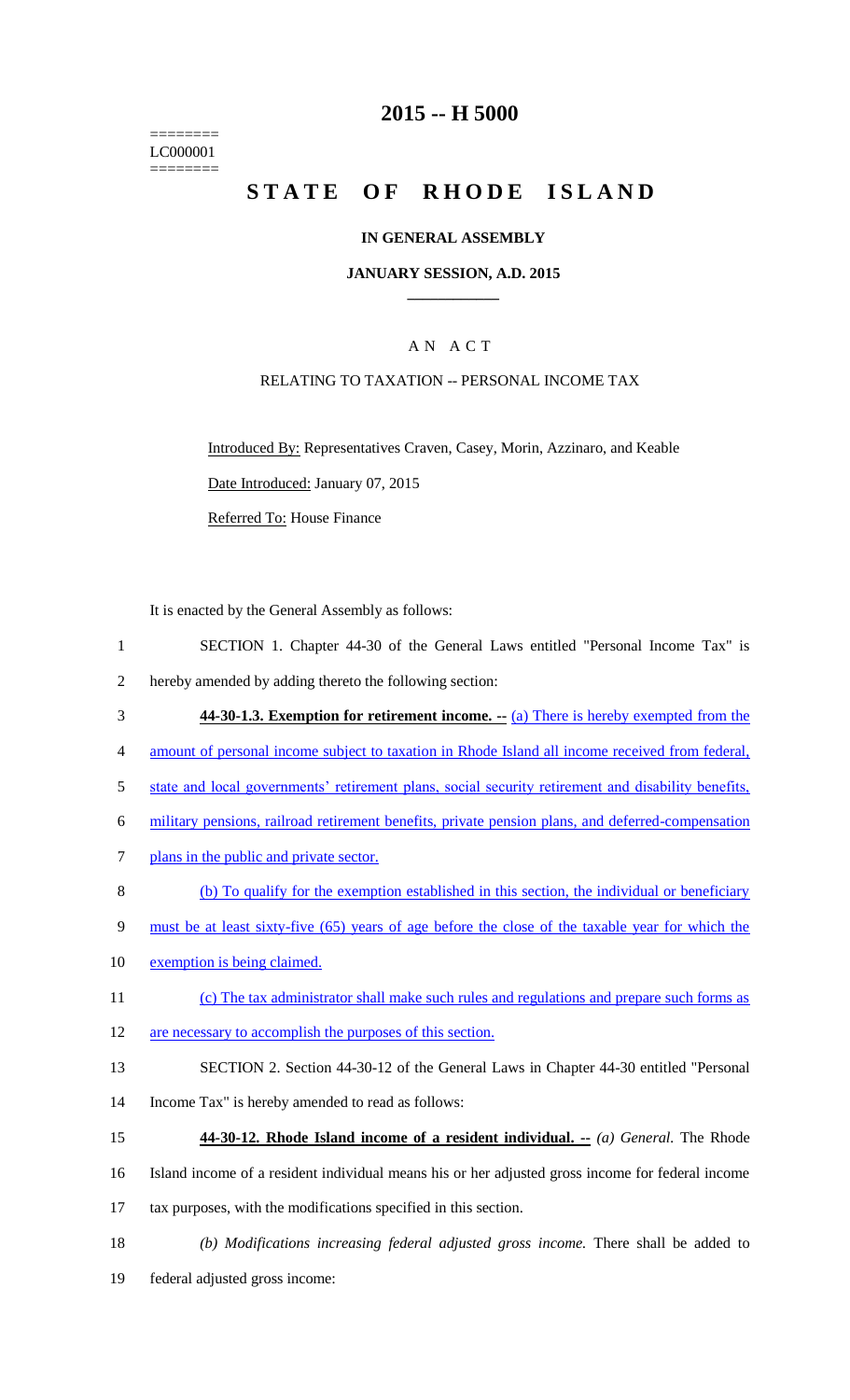(1) Interest income on obligations of any state, or its political subdivisions, other than Rhode Island or its political subdivisions;

 (2) Interest or dividend income on obligations or securities of any authority, commission, or instrumentality of the United States, but not of Rhode Island or its political subdivisions, to the extent exempted by the laws of the United States from federal income tax but not from state income taxes;

(3) The modification described in § 44-30-25(g);

(4)(i) The amount defined below of a nonqualified withdrawal made from an account in

 the tuition savings program pursuant to § 16-57-6.1. For purposes of this section, a nonqualified withdrawal is:

 (A) A transfer or rollover to a qualified tuition program under Section 529 of the Internal Revenue Code, 26 U.S.C. § 529, other than to the tuition savings program referred to in § 16-57-

6.1; and

(B) A withdrawal or distribution which is:

 (I) Not applied on a timely basis to pay "qualified higher education expenses" as defined in § 16-57-3(12) of the beneficiary of the account from which the withdrawal is made;

(II) Not made for a reason referred to in § 16-57-6.1(e); or

 (III) Not made in other circumstances for which an exclusion from tax made applicable by Section 529 of the Internal Revenue Code, 26 U.S.C. § 529, pertains if the transfer, rollover, withdrawal or distribution is made within two (2) taxable years following the taxable year for which a contributions modification pursuant to subdivision (c)(4) of this section is taken based on contributions to any tuition savings program account by the person who is the participant of the account at the time of the contribution, whether or not the person is the participant of the account at the time of the transfer, rollover, withdrawal or distribution;

25 (ii) In the event of a nonqualified withdrawal under subparagraphs  $(i)(A)$  or  $(i)(B)$  of this subdivision, there shall be added to the federal adjusted gross income of that person for the taxable year of the withdrawal an amount equal to the lesser of:

 (A) The amount equal to the nonqualified withdrawal reduced by the sum of any administrative fee or penalty imposed under the tuition savings program in connection with the nonqualified withdrawal plus the earnings portion thereof, if any, includible in computing the person's federal adjusted gross income for the taxable year; and

 (B) The amount of the person's contribution modification pursuant to subdivision (c)(4) of this section for the person's taxable year of the withdrawal and the two (2) prior taxable years less the amount of any nonqualified withdrawal for the two (2) prior taxable years included in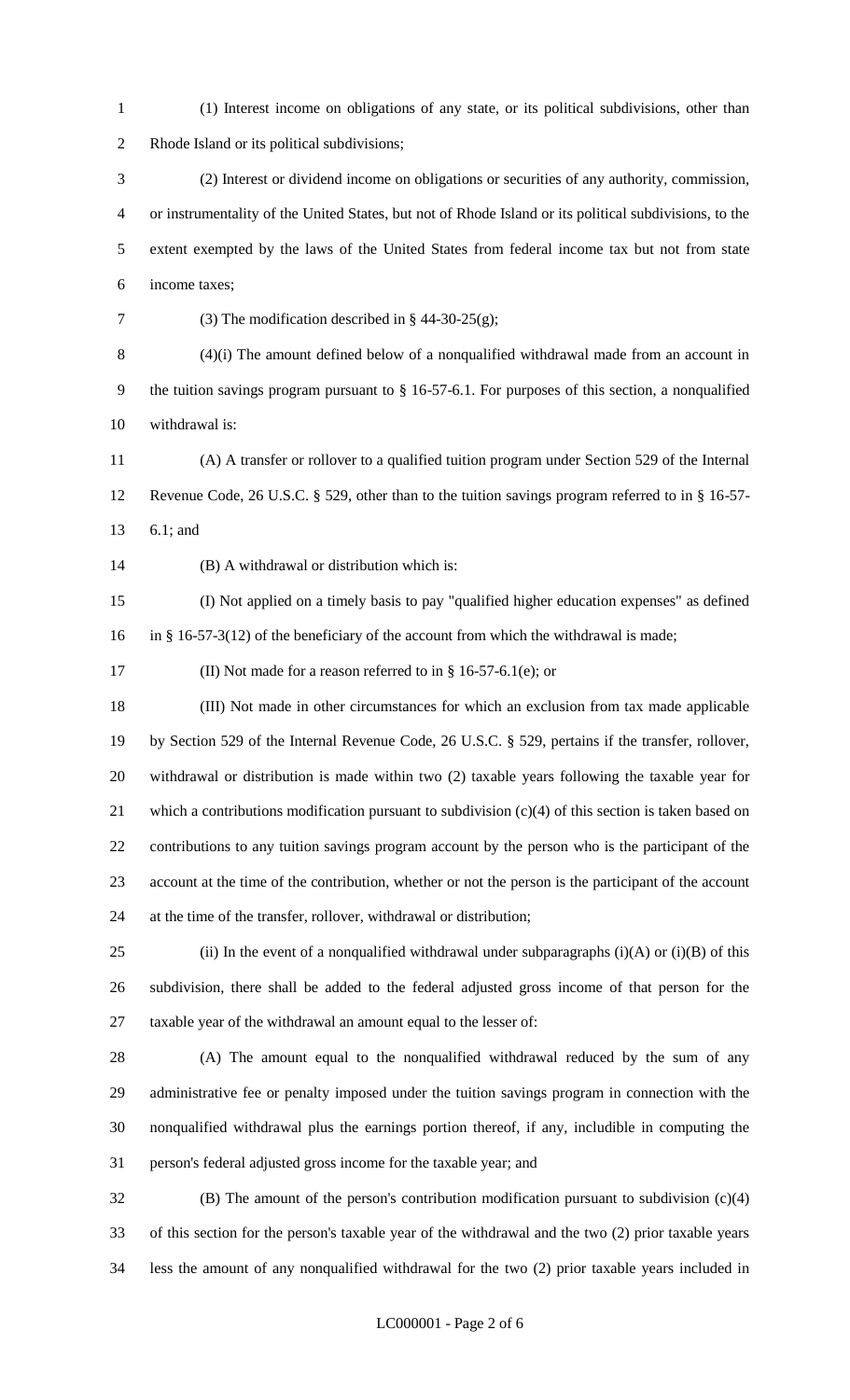computing the person's Rhode Island income by application of this subsection for those years.

Any amount added to federal adjusted gross income pursuant to this subdivision shall constitute

Rhode Island income for residents, nonresidents and part-year residents; and

4 (5) The modification described in  $\S$  44-30-25.1(d)(3)(i).

 (6) The amount equal to any unemployment compensation received but not included in federal adjusted gross income.

- (7) The amount equal to the deduction allowed for sales tax paid for a purchase of a 8 qualified motor vehicle as defined by the Internal Revenue Code  $\S$  164(a)(6).
- 

 *(c) Modifications reducing federal adjusted gross income.* There shall be subtracted from federal adjusted gross income:

 (1) Any interest income on obligations of the United States and its possessions to the extent includible in gross income for federal income tax purposes, and any interest or dividend income on obligations, or securities of any authority, commission, or instrumentality of the United States to the extent includible in gross income for federal income tax purposes but exempt from state income taxes under the laws of the United States; provided, that the amount to be subtracted shall in any case be reduced by any interest on indebtedness incurred or continued to purchase or carry obligations or securities the income of which is exempt from Rhode Island personal income tax, to the extent the interest has been deducted in determining federal adjusted gross income or taxable income;

### 20 (2) A modification described in § 44-30-25(f) or § 44-30-1.1(c)(1);

 (3) The amount of any withdrawal or distribution from the "tuition savings program" referred to in § 16-57-6.1 which is included in federal adjusted gross income, other than a withdrawal or distribution or portion of a withdrawal or distribution that is a nonqualified withdrawal;

 (4) Contributions made to an account under the tuition savings program, including the "contributions carryover" pursuant to paragraph (iv) of this subdivision, if any, subject to the following limitations, restrictions and qualifications:

 (i) The aggregate subtraction pursuant to this subdivision for any taxable year of the taxpayer shall not exceed five hundred dollars (\$500) or one thousand dollars (\$1,000) if a joint return;

(ii) The following shall not be considered contributions:

 (A) Contributions made by any person to an account who is not a participant of the account at the time the contribution is made;

(B) Transfers or rollovers to an account from any other tuition savings program account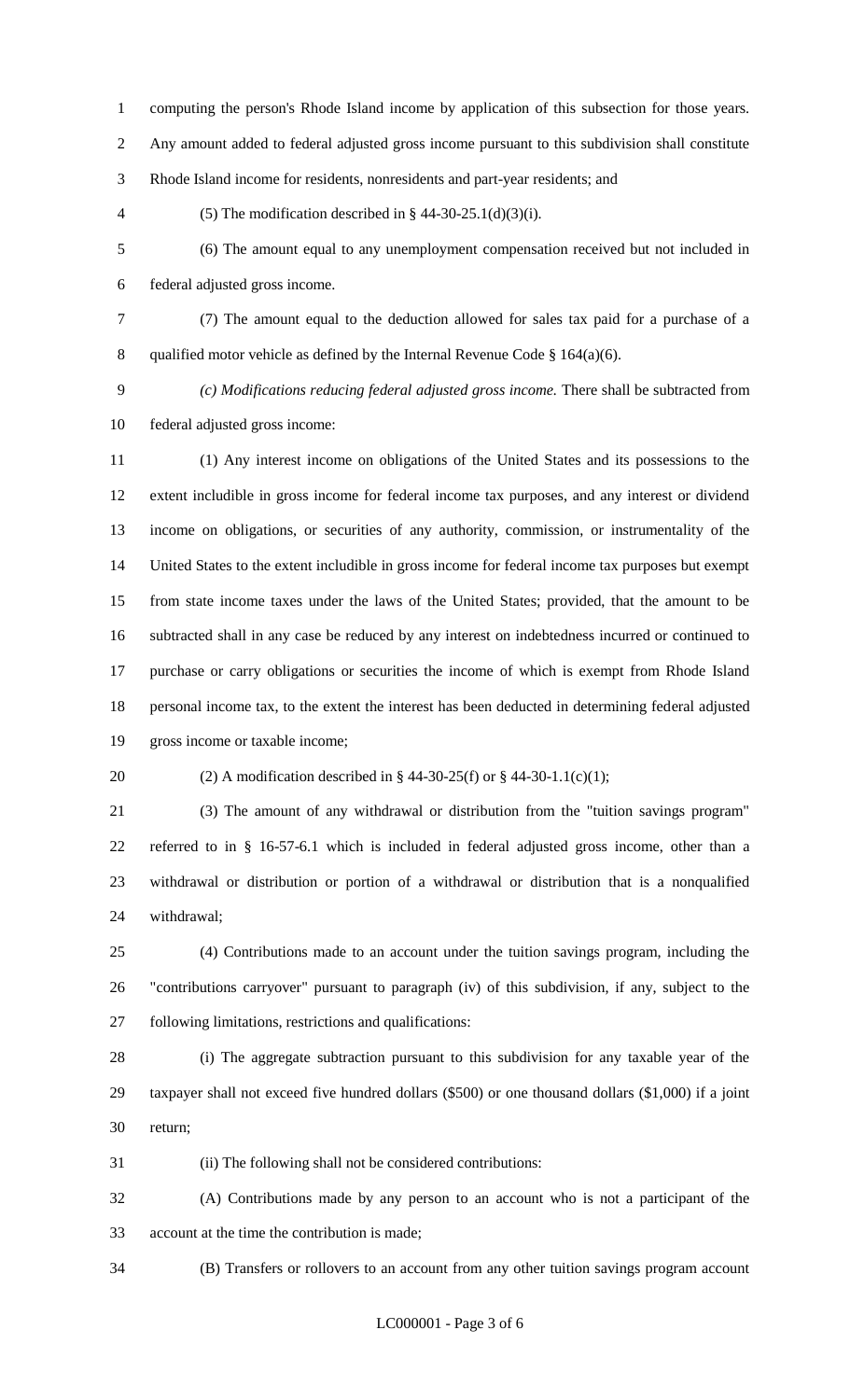or from any other "qualified tuition program" under section 529 of the Internal Revenue Code, 26

U.S.C. § 529; or

(C) A change of the beneficiary of the account;

 (iii) The subtraction pursuant to this subdivision shall not reduce the taxpayer's federal adjusted gross income to less than zero (0);

 (iv) The contributions carryover to a taxable year for purpose of this subdivision is the excess, if any, of the total amount of contributions actually made by the taxpayer to the tuition savings program for all preceding taxable years for which this subsection is effective over the sum of:

 (A) The total of the subtractions under this subdivision allowable to the taxpayer for all such preceding taxable years; and

 (B) That part of any remaining contribution carryover at the end of the taxable year which exceeds the amount of any nonqualified withdrawals during the year and the prior two (2) taxable years not included in the addition provided for in this subdivision for those years. Any such part shall be disregarded in computing the contributions carryover for any subsequent taxable year;

 (v) For any taxable year for which a contributions carryover is applicable, the taxpayer shall include a computation of the carryover with the taxpayer's Rhode Island personal income tax return for that year, and if for any taxable year on which the carryover is based the taxpayer filed a joint Rhode Island personal income tax return but filed a return on a basis other than jointly for a subsequent taxable year, the computation shall reflect how the carryover is being allocated between the prior joint filers; and

23 (5) The modification described in  $\S$  44-30-25.1(d)(1).

 (6) Amounts deemed taxable income to the taxpayer due to payment or provision of insurance benefits to a dependent, including a domestic partner pursuant to chapter 12 of title 36 or other coverage plan.

 *(7) Modification for organ transplantation.* (i) An individual may subtract up to ten thousand dollars (\$10,000) from federal adjusted gross income if he or she, while living, donates one or more of his or her human organs to another human being for human organ transplantation, except that for purposes of this subsection, "human organ" means all or part of a liver, pancreas, kidney, intestine, lung, or bone marrow. A subtract modification that is claimed hereunder may be claimed in the taxable year in which the human organ transplantation occurs.

 (ii) An individual may claim that subtract modification hereunder only once, and the subtract modification may be claimed for only the following unreimbursed expenses that are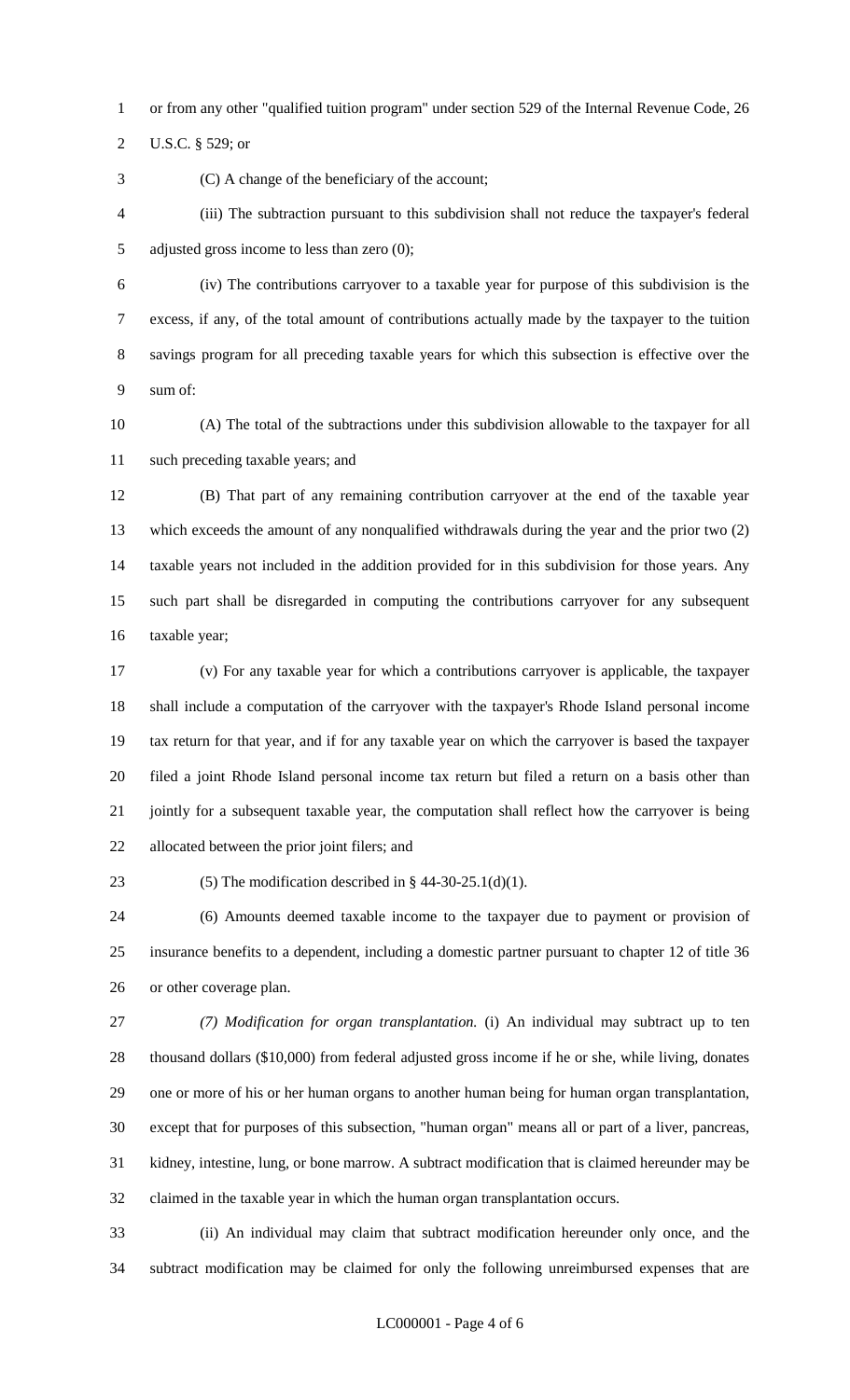- incurred by the claimant and related to the claimant's organ donation:
- (A) Travel expenses.
- (B) Lodging expenses.
- (C) Lost wages.
- (iii) The subtract modification hereunder may not be claimed by a part-time resident or a
- nonresident of this state.
- *(8) Modification reduction for retirement benefits.* (i) An individual may subtract
- income received from federal, state and local governments' retirement plans, social security
- retirement and disability benefits, military pensions, railroad retirement benefits, private pension
- 10 plans, and deferred-compensation plans in the public and private sector, to the extent such income
- 11 is included in adjusted gross income for federal income tax purposes.
- (ii) To qualify for the modification established in subsection (c)(8)(i) of this section, the 13 individual or beneficiary must be at least sixty-five (65) years of age before the close of the 14 taxable year for which the modification is being claimed.
- *(d) Modification for Rhode Island fiduciary adjustment.* There shall be added to or subtracted from federal adjusted gross income (as the case may be) the taxpayer's share, as beneficiary of an estate or trust, of the Rhode Island fiduciary adjustment determined under § 44- 30-17.
- *(e) Partners.* The amounts of modifications required to be made under this section by a partner, which relate to items of income or deduction of a partnership, shall be determined under § 44-30-15.
- SECTION 3. This act shall take effect upon passage.

#### ======== LC000001 ========